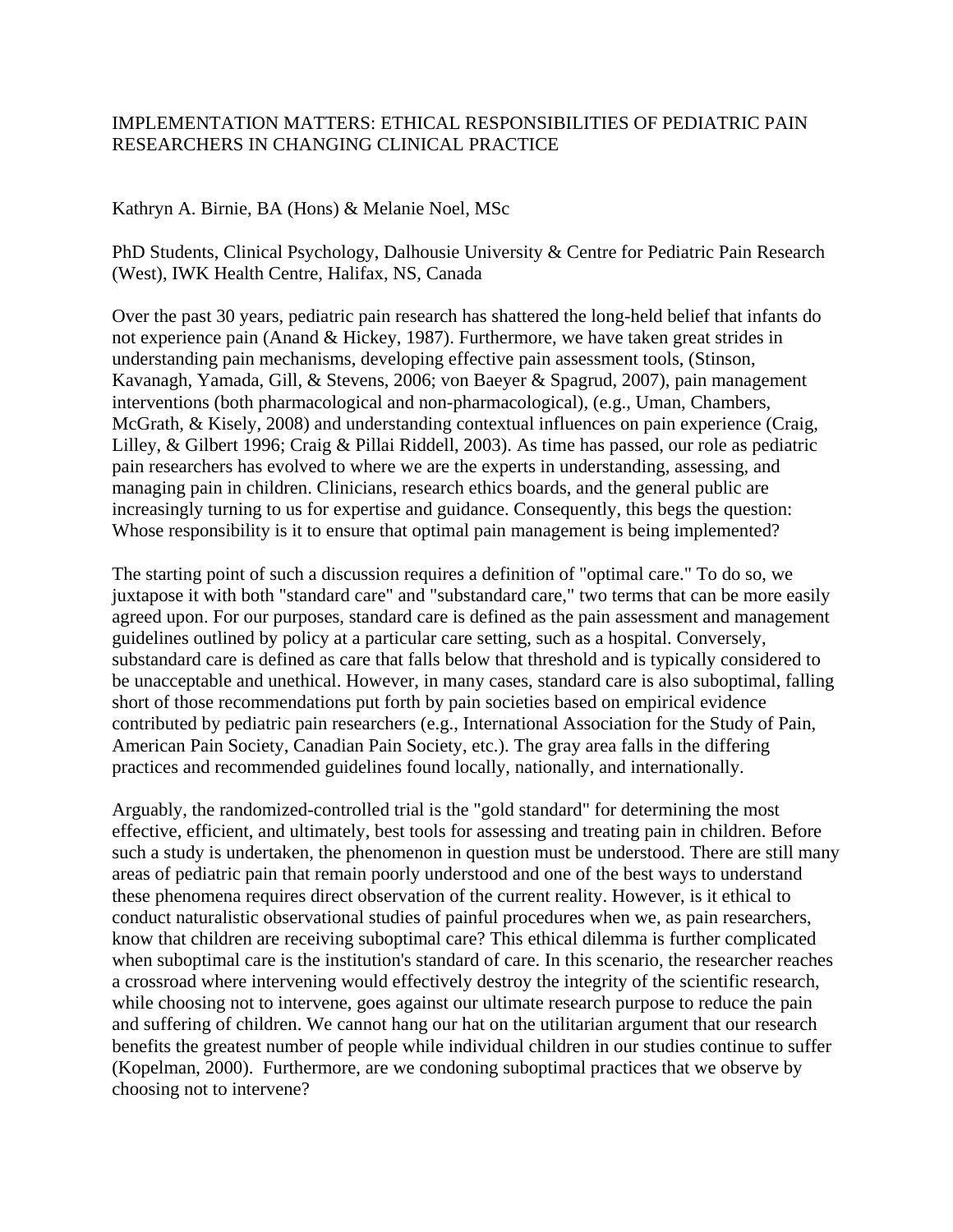Clinical equipoise is a standard upon which the ethical appropriateness of clinical trials is judged. Clinical equipoise requires credible uncertainty in the expert medical community regarding a preferred treatment for a particular condition, that is, no arm of the trial is considered better than another. Uncertainty on the part of the individual researcher is not necessary or sufficient (Freedman, 1987). We would also argue that clinical equipoise should be judged by uncertainty in the research medical community, in this case other pediatric pain researchers. As our knowledge base in pediatric pain research continues to grow, true clinical equipoise is arguably becoming less common. This has effectively resulted in debate over the ethical use of placebo groups in pediatric research (Anderson & Cranswick, 2005). According to the Declaration of Helsinki (2008), the use of a placebo group is acceptable if: a) no current proven treatment exists (i.e., clinical equipoise); or b) where, for compelling and scientifically sound methodological reasons, the use of a placebo group is necessary to determine the efficacy or safety of an intervention and the patient will not be subject to any risk of serious or irreversible harm. However, the use of a placebo group may be justified if standard practice includes the absence of pain treatment (Anand et al., 2006).

In observational studies, researchers may observe practice, albeit standard care within the institution, that they know to be suboptimal. One can draw parallels between studies that lack clinical equipoise and the aforementioned observational investigations, whereby researchers are aware that children are not receiving evidence-based pain management interventions. Comparison to historical placebo groups and inferiority trials present two alternatives to the traditional randomized controlled trial, admittedly both with scientific limitations. However, the alternatives are less clear for pediatric pain researchers who conduct observational studies within the context of standard care that is suboptimal (e.g., no pain management), specifically when clinical equipoise exists within the medical community. Whereas the ethical principle of nonmalfeasance requires that children are not harmed during their research participation, there is also a need to document the deleterious effects of unacceptable standards across care settings. After all, this is the necessary prerequisite to changing practice and effective knowledge transfer.

As researchers, much of our work resides at the forefront of the field exploring new understandings and approaches to pediatric pain. When considering our role in disseminating findings, we must be cautious in using research that has not sufficiently undergone repeated investigations as justification to create guidelines and change policy. A fine balance must be drawn between expert consensus in the field and novel effective treatment approaches. This end is expedited through the execution of well-designed and rigorous scientific research, which often involves direct observation of varying standards of care across institutions.

Ultimately, our research informs pain management guidelines, however clinical practice is prone to lag behind research. Are we achieving our overarching goal of reducing pain if we stop short of ensuring change in clinical standard care? Are we following up after studies are conducted to pass on the knowledge we have gained in our research? Effecting change in our local care setting is not sufficiently facilitated through the dissemination of research at scientific conferences and academic journals. Perhaps our responsibility has evolved to include increased time spent on knowledge translation research and activities that effectively engage multiple organizational stakeholders beyond the individual front line clinician (e.g., supervisors, policy makers, patients)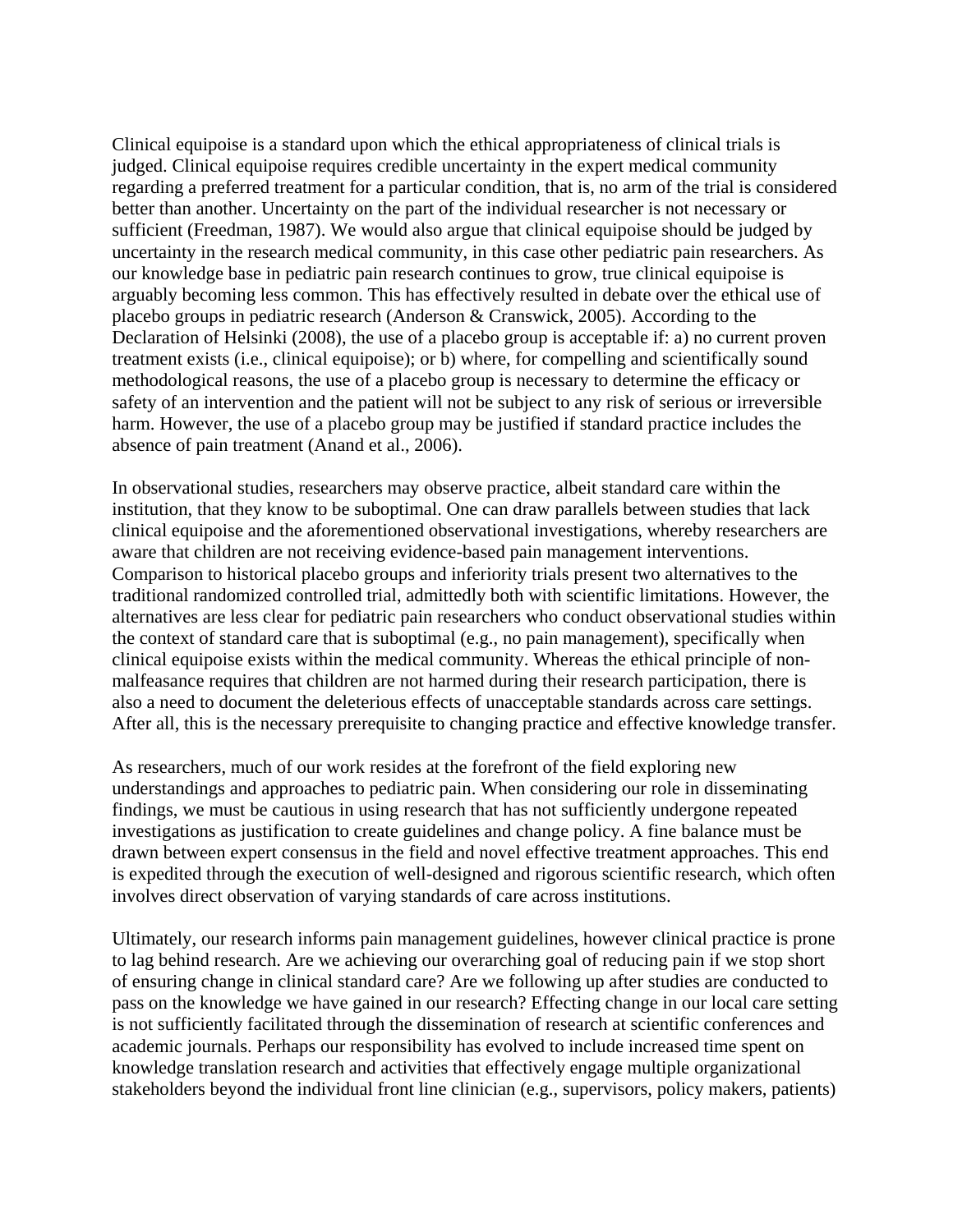(Scott-Findlay & Estabrooks, 2006). Indeed, a growing body of important research has been taken up with this intent (e.g., the Translating Research on Pain in Children (TROPIC) study led by Dr. Bonnie Stevens), but as a whole we have a long way to go. Given that most of us have not been trained as advocates or policy makers, these efforts in knowledge translation do not necessarily come easily. Regardless, it is our responsibility to embrace this evolved role as pediatric pain experts and share our knowledge in a way that can most effectively result in the reduced pain and suffering of children.

Acknowledgments: Many of these ideas were inspired by presentations and discussions that took place at a CIHR Strategic Training Program Pain in Child Health (PICH) Training Institute held in Toronto in November 2009.

Contacts: [kbirnie@dal.ca;](mailto:kbirnie@dal.ca) [melanie.noel@dal.ca](mailto:melanie.noel@dal.ca)

References

Anand, K.J.S. et al. (2006). Summary proceedings from the neonatal pain-control group. Pediatric, 117(3), S9-S22.

Anand, K.J.S. & Hickey, P.R. (1987). Pain and its effects in the human neonate and fetus. The New England Journal of Medicine, 317(21), 1321-1329.

Anderson, B. & Cranswick, N. (2005). The placebo (I shall please) – is it so pleasing in children? Pediatric Anesthesia, 15, 809-813.

Craig, K.D., Lilley, C.M., & Gilbert, C.A. (1996). Social barriers to optimal pain management in infants and children. Clinical Journal of Pain, 12(3), 232-242.

Craig, K.D. & Pillai Riddell, R. (2003). Social influences, culture, and ethnicity. In P.J. McGrath & G.A. Finley (Eds.), Pediatric Pain: Biological and social Context (pp. 159-182). Seattle, WA: IASP Press.

Freedman, B. (1987). Equipoise and the ethics of clinical research. The New England Journal of Medicine, 317(3), 141-145.

Kopelman, L.M. (2000). Children as research subjects: A dilemma. Journal of Medicine and Philosophy, 25(6), 745-764.

Scott-Findlay, S. & Estabrooks, C.A. (2006). Knowledge translation and pain management. In G.A. Finley, P.J. McGrath & C.T. Chambers (Eds.), Bringing Pain Relief to Children: Treatment Approaches (pp. 199-227). Totowa, NJ: Humana Press.

Stinson, J.N., Kavanagh, T., Yamada, J., Gill, N., & Stevens, B. (2006). Systematic review of the psychometric properties, interpretability and feasibility of self-report pain intensity measures for use in clinical trials in children and adolescents. Pain, 125, 143-157.